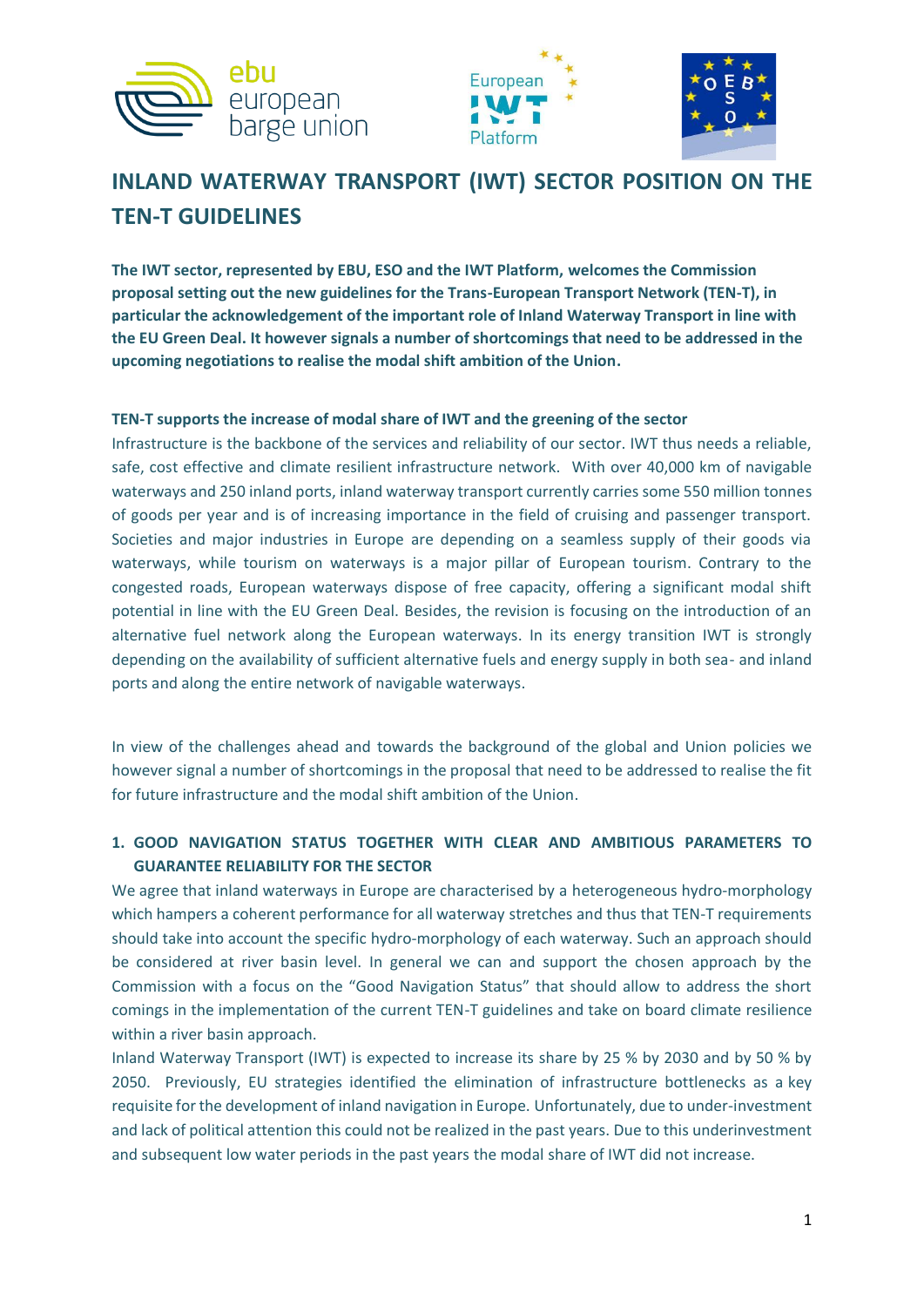





The notion of Good Navigation Status therefore should also cover the protection and the nondeterioration of the current status of the waterway network which may be higher than the minimum requirements and levels of services proposed in the legislation. The current status of the waterway network should not be left to deteriorate but be appropriately maintained.

**Article 22** sets out the inland waterways transport infrastructure requirements for the core network, which should be realised by 2030. We consider the proposed minimum parameters for the bridges of at least 5.25 m and for the navigable channel depth for rivers and canals of 2.50 m at defined reference water levels, which are exceeded at a defined number of days per year on a statistical average, as very unambitious in view of the intended increase of the modal share and thus as an absolute minimum. We advocate to lift these minimum standards within the corridor approach to more ambitious parameters enabling the sector to materialise the modal shift goal. As an example of a huge modal shift potential we refer to the increasing share of hinterland container transports which are supposed to substantially grow in the coming years. Where the current minimum bridge height is set at 5.25, allowing only 2 layers of containers in vessels, a fit for future infrastructure needs to meet at least 3 and preferably a 4 layers infrastructure, meaning 7.00 m and 9.10 m. The 4 layers infrastructure certainly should be the standard for new infrastructure

The reference water level shall be established on the basis of the number of days per year on which the actual water level exceeded the specified reference water level, based on which the Commission shall adopt implementing acts specifying the reference water levels per river basin.

In view of the reliability of the sector there is a clear need to restrict the number of days on which the reference water levels may be undercut to a minimum. The Commission implementing acts should be adopted, per river basin, in cooperation with the respective River Commissions, taking account of the experience gathered by these commissions. This requires a strong governance structure based on clearly defined KPI's where we support a strong role of the very River Commissions.

### **Hence, we propose the following amendments of Article 22**

**2.** Member States shall ensure that the inland waterway network, including connections referred to in Article 20(1), point (e), is maintained to enable efficient, reliable and safe navigation for users by ensuring minimum waterway requirements and levels of service. and by preventing *Member States shall prevent the deterioration* of these minimum requirements or any of its defined underlying criteria *and of the status of the inland waterway network which exceeds these minimum requirements at the date of entry into force of this Regulation)* (Good Navigation Status).

### 3. Member States shall in particular ensure that **by 2030**

(a) Rivers, canals, lakes inland ports and their access routes provide a navigable channel depth of at least 2.5 m and a minimum height under non-openable bridges of at least 5.25 m at defined reference water levels, which are exceeded at a defined number of days per year on a statistical average. **Member States – within the corridor approach – strive to increase these minimum**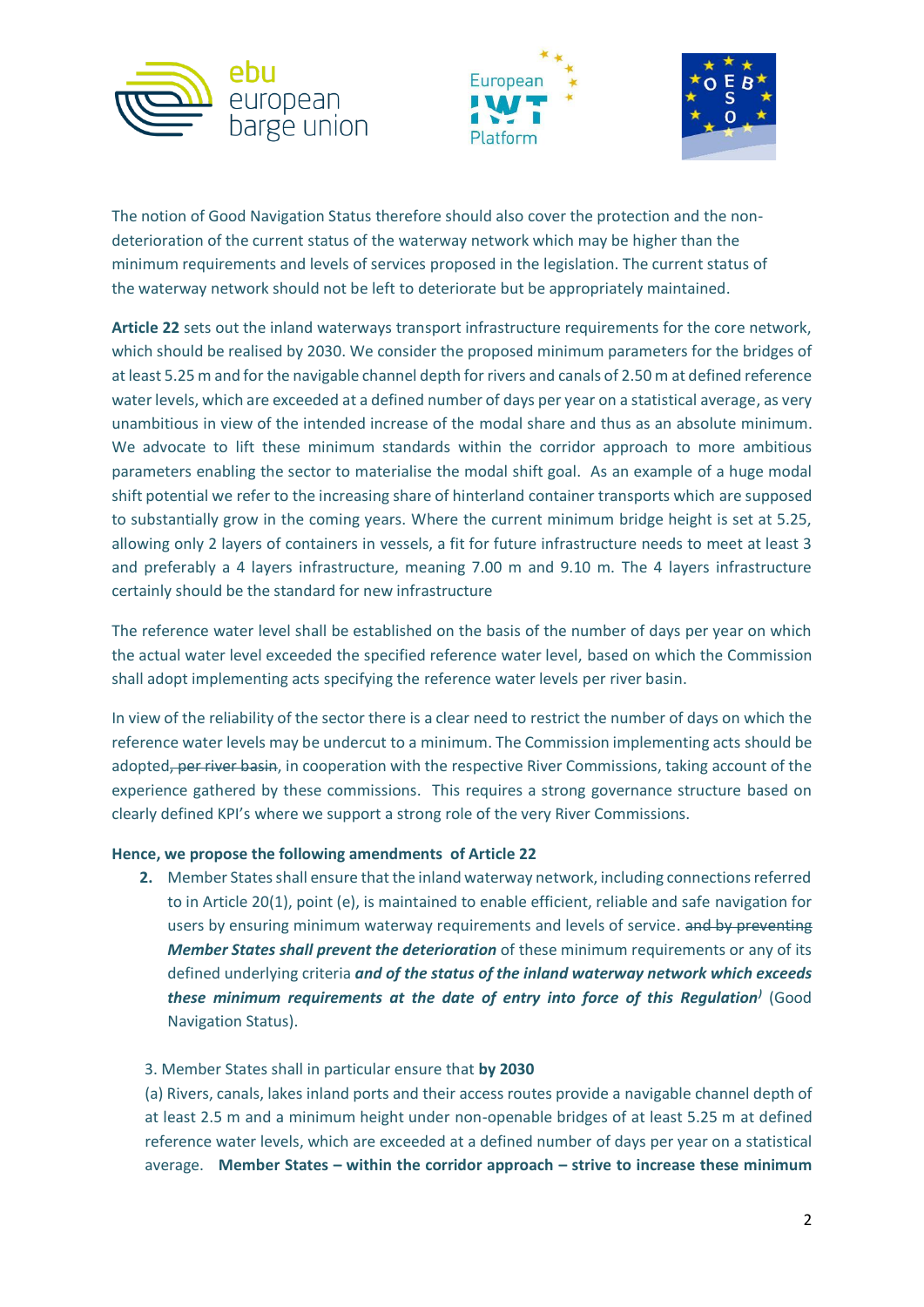





**levels where ever possible in order to reach a higher level of performance of the infrastructure and to realise more ambitious minimum standards, in particular bridge heights to facilitate the increasing container traffic on the European waterways**. **On new or rebuilt infrastructure the minimum bridge height will be 9.10 m allowing a 4 layer container carriage.** 

5. The Commission shall adopt implementing acts **in cooperation with the respective River Commissions,** setting out requirements complementing the minimum requirements established in accordance with paragraph (3) point (a), second subparagraph, per river basin.

We welcome the Commission's acknowledgement of shortcomings in the sea ports regarding the handling capacity of the entire hinterland chain, which since many years causes huge congestion problems and costs to the IWT sector. By imposing the need for "dedicated handling capacity for inland waterway vessels" in the seaports this is considered to contribute to shift more freight towards inland waterways.

### **3. PASSENGER TRANSPORT ON EUROPEAN WATERWAYS AND FACILITIES IN INLAND PORTS**

Passenger transport on European waterways, both on day trip vessels and river cruises, are of increasing importance for the European tourism sector. It attracts tourists from all over Europe and abroad allowing to visit the European heritage via the waterways. After being seriously hidden by the COVID 19 pandemic the sector is resuming its business this year.

We thus welcome that in the development of the core, the extended and the comprehensive network **general priority shall be given to measures that are necessary for increasing freight and passenger** transport activity of more sustainable modes of transport in view of a reduction of GHG emissions from transport. The IWT passenger sector itself is a front runner in terms of greening and adaptation of its fleet to the energy transition. As such it is highly depending on the publicly accessible recharging and waste collecting infrastructure along the trans-European transport network. **Therefore all infrastructure components as referred to in Article 20 of the proposal shall be available for both freight and passenger transport.**

As regards freight transport we however foresee that smaller inland ports might not be able to meet the threshold as foreseen in the current proposal and thus propose to decrease the level from 500.000 to 250.000 of an annual freight transhipment.

#### **Hence, we propose the following amendment of Art. 20**

**3:** An inland port shall be part of the comprehensive network where it meets the following conditions: (a) it has an annual freight transhipment volume exceeding **250.000** tonnes. The total annual freight transhipment volume shall be based on the latest available three-year average, based on the statistics published by Eurostat; *or it has a total annual volume of passenger traffic volume exceeding 500 000 persons. The reference amount for this total volume is the latest available three-year average;*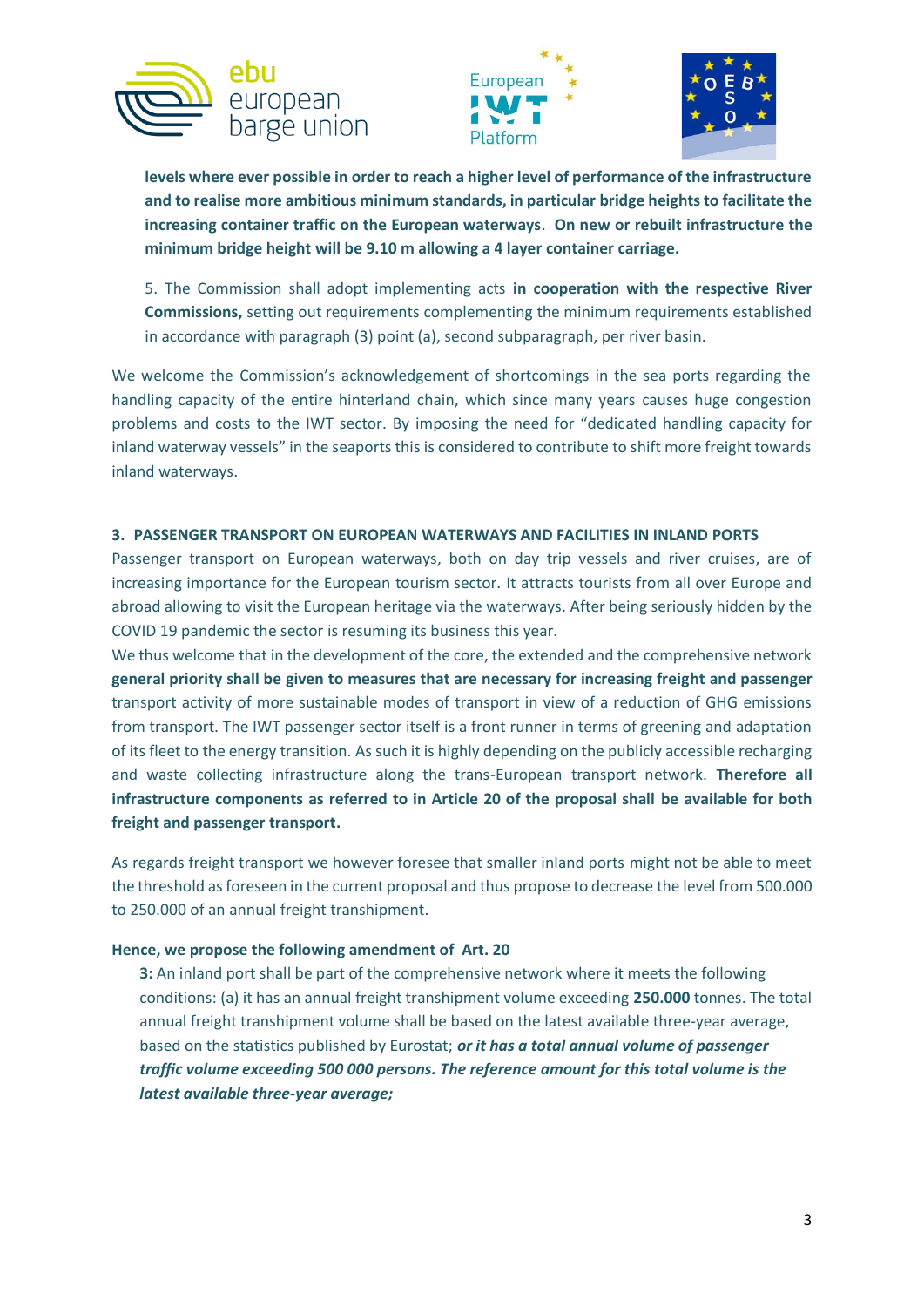





# **3. CORRIDOR APPROACH WITH STRONG INVOLVEMENT OF RIVER COMMISSIONS**

The term 'river basin' building on the definition of the water framework directive is in our opinion not the right way forward in TEN-T and its transport corridors. On the one hand, river basins are broader and contain non-navigable sections. On the other hand, for transport, certain waterways/waterway sections located in one river basin are linked up to waterways/waterway sections located in other river basins. Moreover, canals cannot always be unequivocally allocated to a single river basin. We therefore propose that minimum requirements and levels of service (art. 22.3) and complementary minimum requirements (art. 22.5) as well as eventual exemptions (art. 22.4) are set out per European Transport Corridor. The corridor method allows a coherent approach across borders which fits into the TEN-T logic, whereby the European Transport Corridors enable Member States to achieve a coordinated and synchronised approach with regard to investment in infrastructure.

The Commission implementing acts should be adopted in cooperation with the respective River Commissions, taking account of the experience gathered by these commissions.

In this approach we would welcome an enhanced role of the coordinators to ensure a coherent planning and investment approach in the European Transport Corridors.

# **4. IMPORTANCE OF OBJECTIVE CRITERIA TO ENFORCE THE PROPOSED MEASURES AND THEIR IMPLEMENTATION BY 2030 AND FURTHER**

The IWT sector in providing high level services to many industries in Europe. As such it is depending on the reliability and predictability of the waterways. Frequent low water levels in the past decade led to a loss of volumes and a reverse modal shift. This is contrary to the overall EU policy objectives. In addition, by 2030 the sector is expected to meet emission reduction levels as laid down in global and Union policy.

The European Court of Auditors in its report in 2015 found that, despite the objective of shifting traffic from roads to environmentally friendly transport modes, overall the modal share of inland waterway transport has not significantly increased since 2001 within the EU. The Court therefore considered that the European IWT strategies have not been effectively implemented as the policy objective of shifting goods from roads to inland waterways has not been achieved and overall navigability conditions have not improved. The Court also noted that developing inland waterway transport requires considerable coordination among Member States and that, as for other larger infrastructure projects, political and environmental considerations may affect the implementation of inland waterways projects. The Court found also that the EU strategies lacked some important analyses. They did not identify the overall benefits of inland navigation in different corridors and did not assess the extent to which IWT should contribute to the policy objective of shifting traffic from roads to environmentally friendly transport modes.

**Therefore the Commission is expected to introduce in the Implementing Acts objective criteria to efficiently and effectively monitor the implementation of the infrastructure requirements as set out in the proposal and analyses to measure the effect of projects co-financed under CEF.**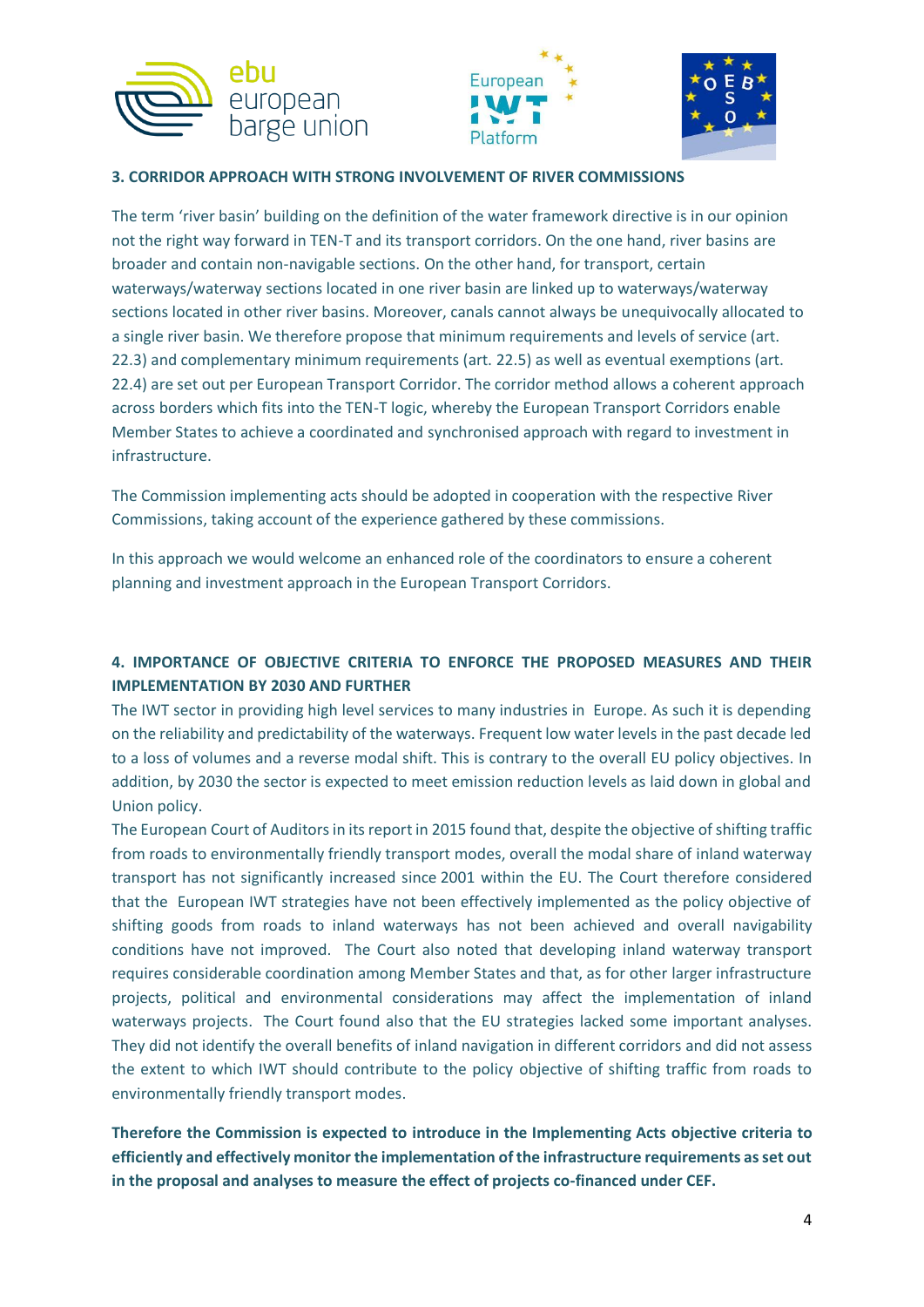





# **PROPOSED AMENDMENTS**

### **Article 20**

| <b>Text proposed by the Commission</b>                                                                                                                                                                                                                                                                                                                             | <b>Proposed amendments</b>                                                                                                                                                                                                                                                                                                                                                                                                                                                                                                                                              |
|--------------------------------------------------------------------------------------------------------------------------------------------------------------------------------------------------------------------------------------------------------------------------------------------------------------------------------------------------------------------|-------------------------------------------------------------------------------------------------------------------------------------------------------------------------------------------------------------------------------------------------------------------------------------------------------------------------------------------------------------------------------------------------------------------------------------------------------------------------------------------------------------------------------------------------------------------------|
| <b>3:</b> An inland port shall be part of the<br>comprehensive network where it meets the<br>following conditions: (a) it has an annual<br>freight transhipment volume exceeding<br>500.000 tonnes. The total annual freight<br>transhipment volume shall be based on the<br>latest available three-year average, based<br>on the statistics published by Eurostat | <b>3:</b> An inland port shall be part of the<br>comprehensive network where it meets the<br>following conditions: (a) it has an annual<br>freight transhipment volume exceeding<br>250.000 tonnes. The total annual freight<br>transhipment volume shall be based on the<br>latest available three-year average, based<br>on the statistics published by Eurostat;<br>(new) or it has a total annual volume of<br>passenger traffic volume exceeding 500<br>000 persons. The reference amount for this<br>total volume is the latest available three-<br>year average; |

### **Justification:**

- 1. we foresee that smaller inland ports might not be able to meet the threshold as foreseen in the current proposal and thus propose to decrease the level from 500.000 to 250.000 of an annual freight transhipment
- 2. the extended and the comprehensive network intend to give **general priority to measures that are necessary for increasing freight and passenger** transport activity of more sustainable modes of transport in view of a reduction of GHG emissions from transport. The **IWT passenger sector itself is a front runner** in terms of greening and adaptation of its fleet to the energy transition and highly depending on the publicly accessible recharging and waste collecting infrastructure along the trans-European transport network

#### **Article 22**

| <b>Text proposed by the Commission</b>                                                                                                                                                                                                                                                                                                                                                                                                 | <b>Proposed amendments</b>                                                                                                                                                                                                                                                                                                                                                                                                                                                                                                                                                                                    |
|----------------------------------------------------------------------------------------------------------------------------------------------------------------------------------------------------------------------------------------------------------------------------------------------------------------------------------------------------------------------------------------------------------------------------------------|---------------------------------------------------------------------------------------------------------------------------------------------------------------------------------------------------------------------------------------------------------------------------------------------------------------------------------------------------------------------------------------------------------------------------------------------------------------------------------------------------------------------------------------------------------------------------------------------------------------|
| 2. Member States shall ensure that the inland<br>waterway network, including connections<br>referred to in Article 20(1), point (e), is<br>maintained to enable efficient, reliable and safe<br>navigation for users by ensuring minimum<br>waterway requirements and levels of service<br>and by preventing the deterioration of these<br>minimum requirements or any of its defined<br>underlying criteria (Good Navigation Status). | 2. Member States shall ensure that the inland<br>waterway network, including connections<br>referred to in Article 20(1), point (e), is<br>maintained to enable efficient, reliable and safe<br>navigation for users by ensuring minimum<br>waterway requirements and by preventing.<br><b>Member States shall prevent the deterioration</b><br>of these minimum requirements or any of its<br>defined underlying criteria and of the status of<br>the inland waterway network which exceeds<br>these minimum requirements at the date of<br>entry into force of this Regulation (Good<br>Navigation Status). |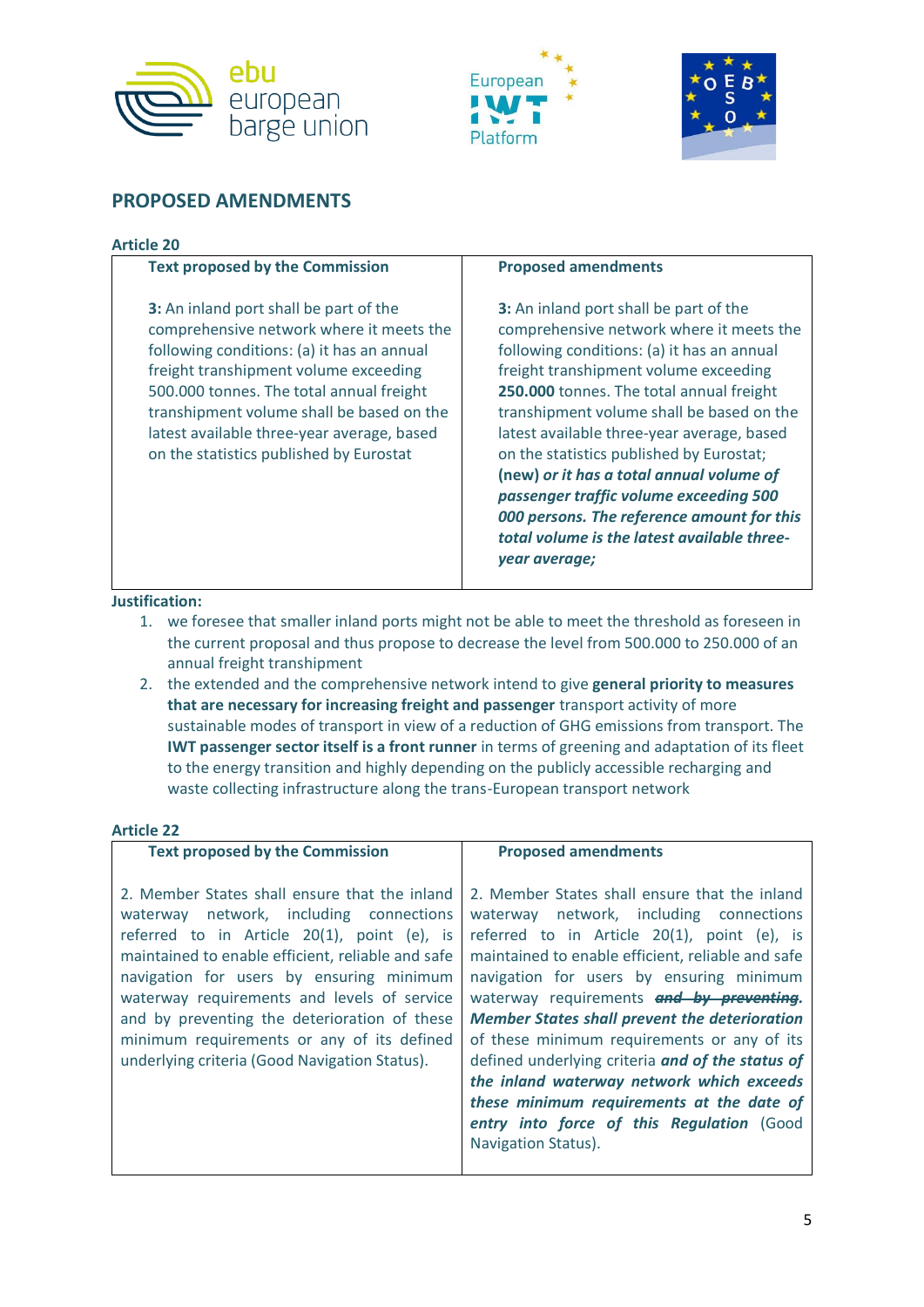





3. Member States shall in particular ensure that

(a) Rivers, canals, lakes inland ports and their access routes provide a navigable channel depth of at least 2.5 m and a minimum height under non-openable bridges of at least 5.25 m at defined reference water levels, which are exceeded at a defined number of days per year on a statistical average.

The reference water levels shall be established on the basis of the number of days per year on which the actual water level exceeded the specified reference water level. The Commission shall adopt implementing acts specifying the reference water levels referred to in the previous subparagraph per river basin. Those implementing acts shall be adopted in accordance with the examination procedure referred to in Article 59(3).

> 5. The Commission shall adopt implementing acts**,** setting out requirements complementing the minimum requirements established in accordance with paragraph (3) point (a), second subparagraph, per river basin.

6. The Commission shall ensure a coherent approach on the application of the good navigation status in the Union and may adopt guidelines thereto. When establishing minimum requirements for

3. Member States shall in particular ensure that **by 2030** 

> (a) Rivers, canals, lakes inland ports and their access routes provide a navigable channel depth of at least 2.5 m and a minimum height under non-openable bridges of at least 5.25 m at defined reference water levels, which are exceeded at a defined number of days per year on a statistical average.

**(new) Member States – within the corridor approach – strive to increase these minimum levels where ever possible in order to reach a higher level of performance of the infrastructure and to realise more ambitious minimum standards, in particular bridge heights to facilitate the increasing container traffic on the European waterways**. **On new or rebuilt infrastructure the minimum bridge height will be 9.10 m allowing a 4 layer container carriage.** 

The reference water levels shall be established on the basis of the number of days per year on which the actual water level exceeded the specified reference water level. *The Commission shall adopt implementing acts specifying the reference water levels referred to in the previous subparagraph per river basin. Those implementing acts shall be adopted in accordance with the examination procedure referred to in Article 59(3)*. *The minimum requirements and the reference water levels referred to in the previous subparagraph shall be specified per waterway and where appropriate per waterway section.*

5. The Commission shall adopt implementing acts **in cooperation with the respective River Commissions,** setting out requirements complementing the minimum requirements established in accordance with paragraph (3) point (a), second subparagraph, per river basin.

The Commission shall ensure a coherent approach on the application of the good navigation status in the Union and may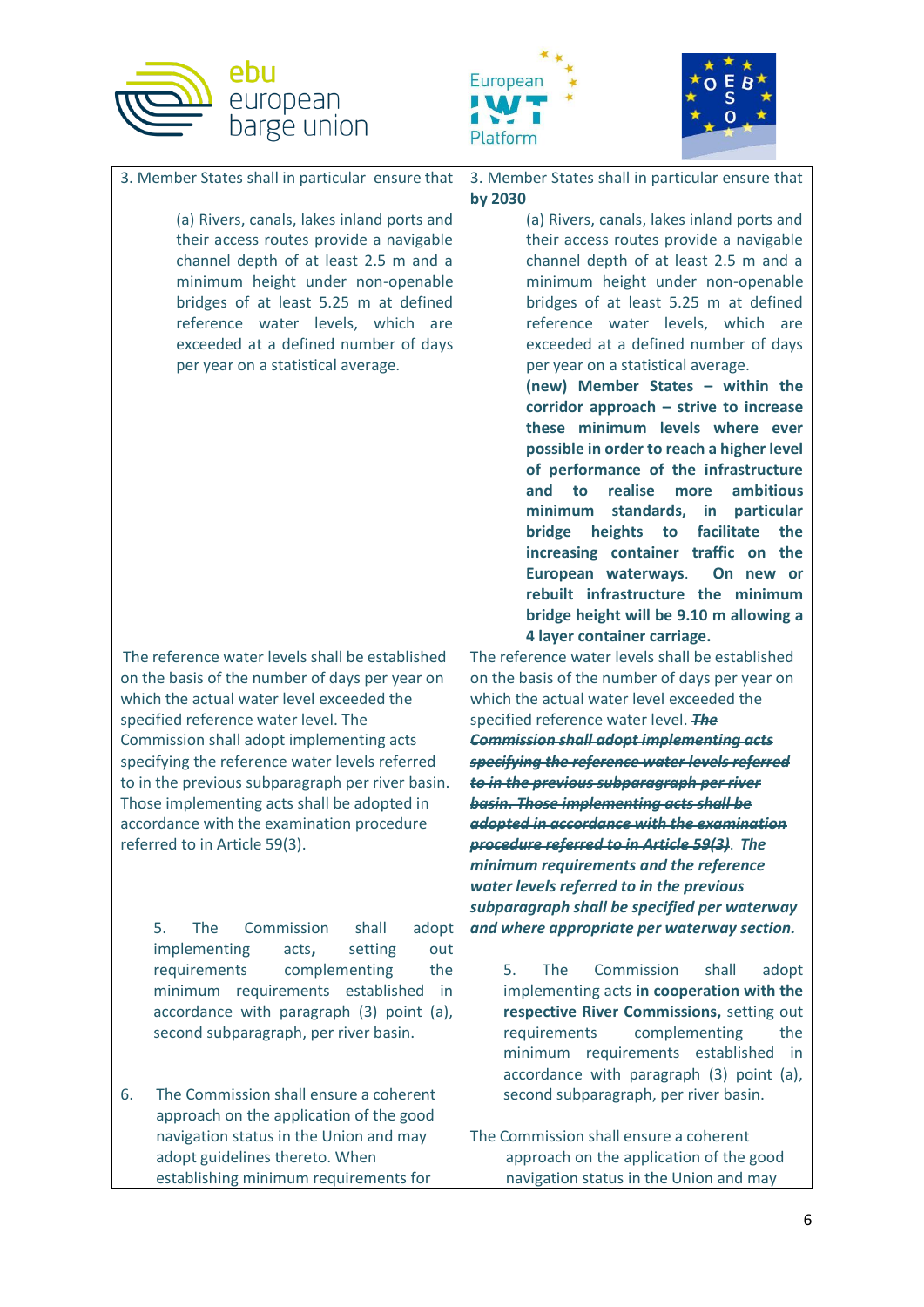





| paragraphs $\epsilon$ and (f), the Commission shall<br>ensure that the interoperability between<br>river basins is not compromised. | adopt guidelines thereto. When<br>establishing minimum requirements for<br>paragraphs $\epsilon$ and (f), the Commission shall<br>ensure that the interoperability between<br>river basins corridors is not compromised. |
|-------------------------------------------------------------------------------------------------------------------------------------|--------------------------------------------------------------------------------------------------------------------------------------------------------------------------------------------------------------------------|
|                                                                                                                                     |                                                                                                                                                                                                                          |

# **Justification:**

- 1. To avoid any misinterpretation the year 2030 by when measures need to be realised should be mentioned here.
- 2. We consider the proposed minimum parameters for the bridges of at least 5.25 m and for the navigable channel depth for rivers and canals of 2.50 m as very unambitious in view of the intended increase of the modal share and thus as an absolute minimum. We advocate to lift these minimum standards within the corridor approach to more ambitious parameters enabling the sector to materialise the modal shift goal. As an example of a huge modal shift potential we refer to the increasing share of hinterland container transports which are supposed to substantially grow in the coming years. Where the current minimum bridge height is set at 5.25, allowing only 2 layers of containers in vessels, a fit for future infrastructure needs to meet at least 3 and preferably a 4 layers infrastructure, meaning 7.00 m and 9.10 m. The 4 layers infrastructure certainly should be the standard for new infrastructure
- 3. In view of the reliability of the sector there is a clear need to restrict the number of days on which the reference water levels may be undercut to a minimum. The Commission implementing acts should be adopted, per river basin, in cooperation with the respective River Commissions, taking account of the experience gathered by these commissions. This requires a strong governance structure based on clearly defined KPI's where we support a strong role of the very River Commissions.

We propose to remove any reference to river basins: this term which relates to the Water Framework Directive is confusing for TEN-T and waterways for several reasons/

- River basins are broader, whereas TEN-T only concerns the navigable parts;
- Canals do not fit in this definitions and it is unclear how to categorise canals that connect river basins;
- Some basins are connected and form one navigation area, it does not make sense to split these up.
	- 1. We propose that exemptions acts for waterways or where appropriate for waterway sections are laid down in the implementing act of the European Transport Corridor where the waterways geographically belong to. This will reduce the administrative burden of elaborating an implementing act per exemption and strengthen the corridor approach proposed by this Regulation

8 June 2022